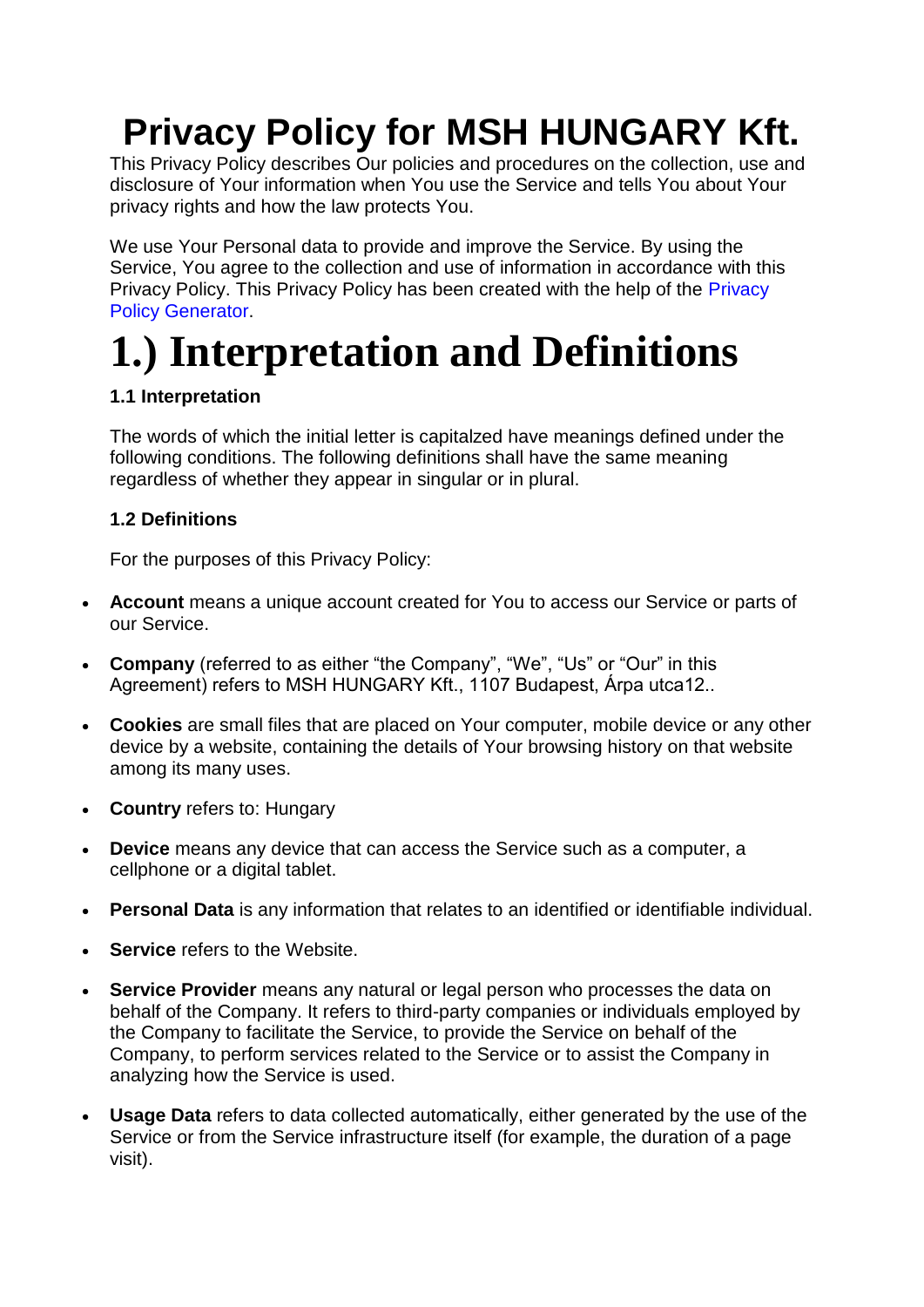- **Website** refers to MSH HUNGARY, accessible from [https://mysmarthouse.hu](https://mysmarthouse.hu/)
- **You** means the individual accessing or using the Service, or the company, or other legal entity on behalf of which such individual is accessing or using the Service, as applicable.

### **2.) Collecting and Using Your Personal Data**

#### **2.1 Types of Data Collected**

#### **a) Personal Data**

While using Our Service, We may ask You to provide Us with certain personally identifiable information that can be used to contact or identify You. Personally identifiable information may include, but is not limited to:

- Email address
- First name and last name
- Phone number
- Usage Data

### **b) Usage Data**

Usage Data is collected automatically when using the Service.

Usage Data may include information such as Your Device's Internet Protocol address (e.g. IP address), browser type, browser version, the pages of our Service that You visit, the time and date of Your visit, the time spent on those pages, unique device identifiers and other diagnostic data.

When You access the Service by or through a mobile device, We may collect certain information automatically, including, but not limited to, the type of mobile device You use, Your mobile device unique ID, the IP address of Your mobile device, Your mobile operating system, the type of mobile Internet browser You use, unique device identifiers and other diagnostic data.

We may also collect information that Your browser sends whenever You visit our Service or when You access the Service by or through a mobile device.

#### **2.2 Tracking Technologies and Cookies**

We use Cookies and similar tracking technologies to track the activity on Our Service and store certain information. Tracking technologies used are beacons, tags, and scripts to collect and track information and to improve and analyze Our Service. The technologies We use may include: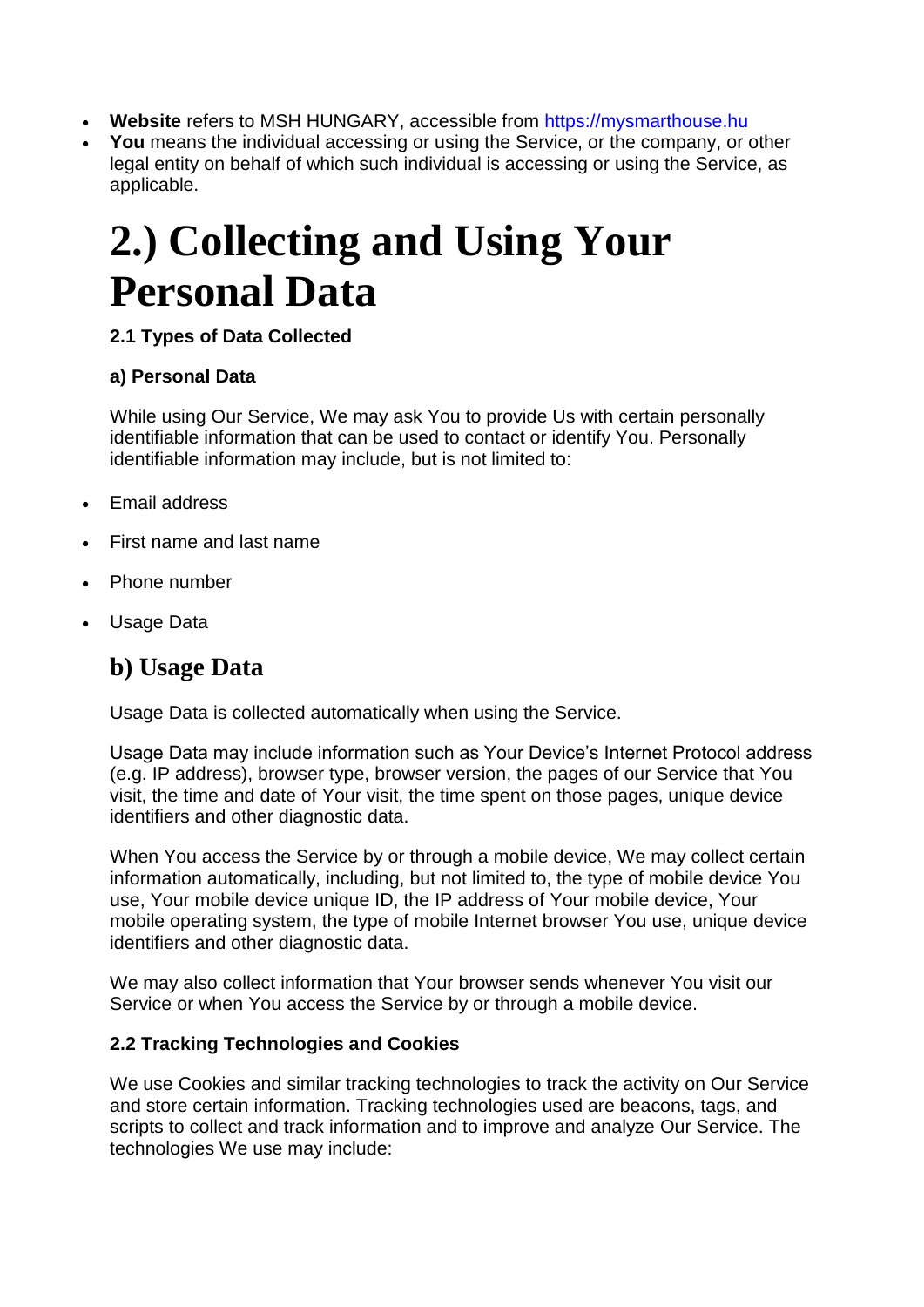- **Cookies or Browser Cookies.** A cookie is a small file placed on Your Device. You can instruct Your browser to refuse all Cookies or to indicate when a Cookie is being sent. However, if You do not accept Cookies, You may not be able to use some parts of our Service. Unless you have adjusted Your browser setting so that it will refuse Cookies, our Service may use Cookies.
- **Flash Cookies.** Certain features of our Service may use local stored objects (or Flash Cookies) to collect and store information about Your preferences or Your activity on our Service. Flash Cookies are not managed by the same browser settings as those used for Browser Cookies. For more information on how You can delete Flash Cookies, please read "Where can I change the settings for disabling, or deleting local shared objects?" available at [https://helpx.adobe.com/flash](https://helpx.adobe.com/flash-player/kb/disable-local-shared-objects-flash.html#main_Where_can_I_change_the_settings_for_disabling__or_deleting_local_shared_objects_)[player/kb/disable-local-shared-objects](https://helpx.adobe.com/flash-player/kb/disable-local-shared-objects-flash.html#main_Where_can_I_change_the_settings_for_disabling__or_deleting_local_shared_objects_)[flash.html#main\\_Where\\_can\\_I\\_change\\_the\\_settings\\_for\\_disabling\\_\\_or\\_deleting\\_loc](https://helpx.adobe.com/flash-player/kb/disable-local-shared-objects-flash.html#main_Where_can_I_change_the_settings_for_disabling__or_deleting_local_shared_objects_) al shared objects
- **Web Beacons.** Certain sections of our Service and our emails may contain small electronic files known as web beacons (also referred to as clear gifs, pixel tags, and single-pixel gifs) that permit the Company, for example, to count users who have visited those pages or opened an email and for other related website statistics (for example, recording the popularity of a certain section and verifying system and server integrity).

Cookies can be "Persistent" or "Session" Cookies. Persistent Cookies remain on Your personal computer or mobile device when You go offline, while Session Cookies are deleted as soon as You close Your web browser. Learn more about cookies: What Are [Cookies?.](https://www.privacypolicies.com/blog/cookies/)

We use both Session and Persistent Cookies for the purposes set out below:

#### **Necessary / Essential Cookies**

Type: Session Cookies

Administered by: Us

Purpose: These Cookies are essential to provide You with services available through the Website and to enable You to use some of its features. They help to authenticate users and prevent fraudulent use of user accounts. Without these Cookies, the services that You have asked for cannot be provided, and We only use these Cookies to provide You with those services.

#### **Cookies Policy / Notice Acceptance Cookies**

Type: Persistent Cookies

Administered by: Us

Purpose: These Cookies identify if users have accepted the use of cookies on the Website.

#### **Functionality Cookies**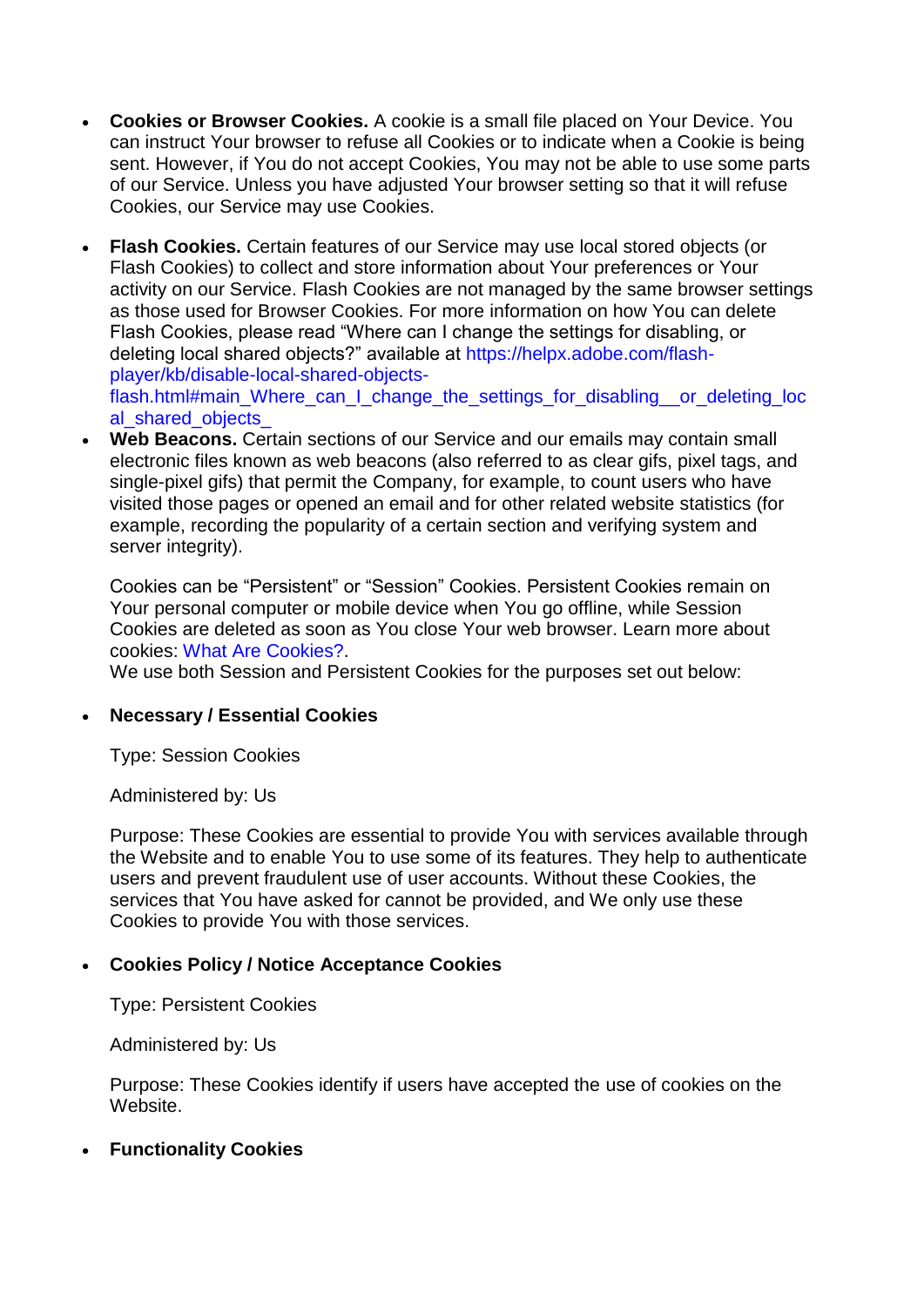#### Type: Persistent Cookies

Administered by: Us

Purpose: These Cookies allow us to remember choices You make when You use the Website, such as remembering your login details or language preference. The purpose of these Cookies is to provide You with a more personal experience and to avoid You having to re-enter your preferences every time You use the Website.

For more information about the cookies we use and your choices regarding cookies, please visit our Cookies Policy or the Cookies section of our Privacy Policy.

#### **2.3 Use of Your Personal Data**

The Company may use Personal Data for the following purposes:

- **To provide and maintain our Service**, including to monitor the usage of our Service.
- **To manage Your Account:** to manage Your registration as a user of the Service. The Personal Data You provide can give You access to different functionalities of the Service that are available to You as a registered user.
- **For the performance of a contract:** the development, compliance and undertaking of the purchase contract for the products, items or services You have purchased or of any other contract with Us through the Service.
- **To contact You:** To contact You by email, telephone calls, SMS, or other equivalent forms of electronic communication, such as a mobile application's push notifications regarding updates or informative communications related to the functionalities, products or contracted services, including the security updates, when necessary or reasonable for their implementation.
- **To provide You** with news, special offers and general information about other goods, services and events which we offer that are similar to those that you have already purchased or enquired about unless You have opted not to receive such information.
- **To manage Your requests:** To attend and manage Your requests to Us.
- **For business transfers:** We may use Your information to evaluate or conduct a merger, divestiture, restructuring, reorganization, dissolution, or other sale or transfer of some or all of Our assets, whether as a going concern or as part of bankruptcy, liquidation, or similar proceeding, in which Personal Data held by Us about our Service users is among the assets transferred.
- **For other purposes**: We may use Your information for other purposes, such as data analysis, identifying usage trends, determining the effectiveness of our promotional campaigns and to evaluate and improve our Service, products, services, marketing and your experience.

We may share Your personal information in the following situations: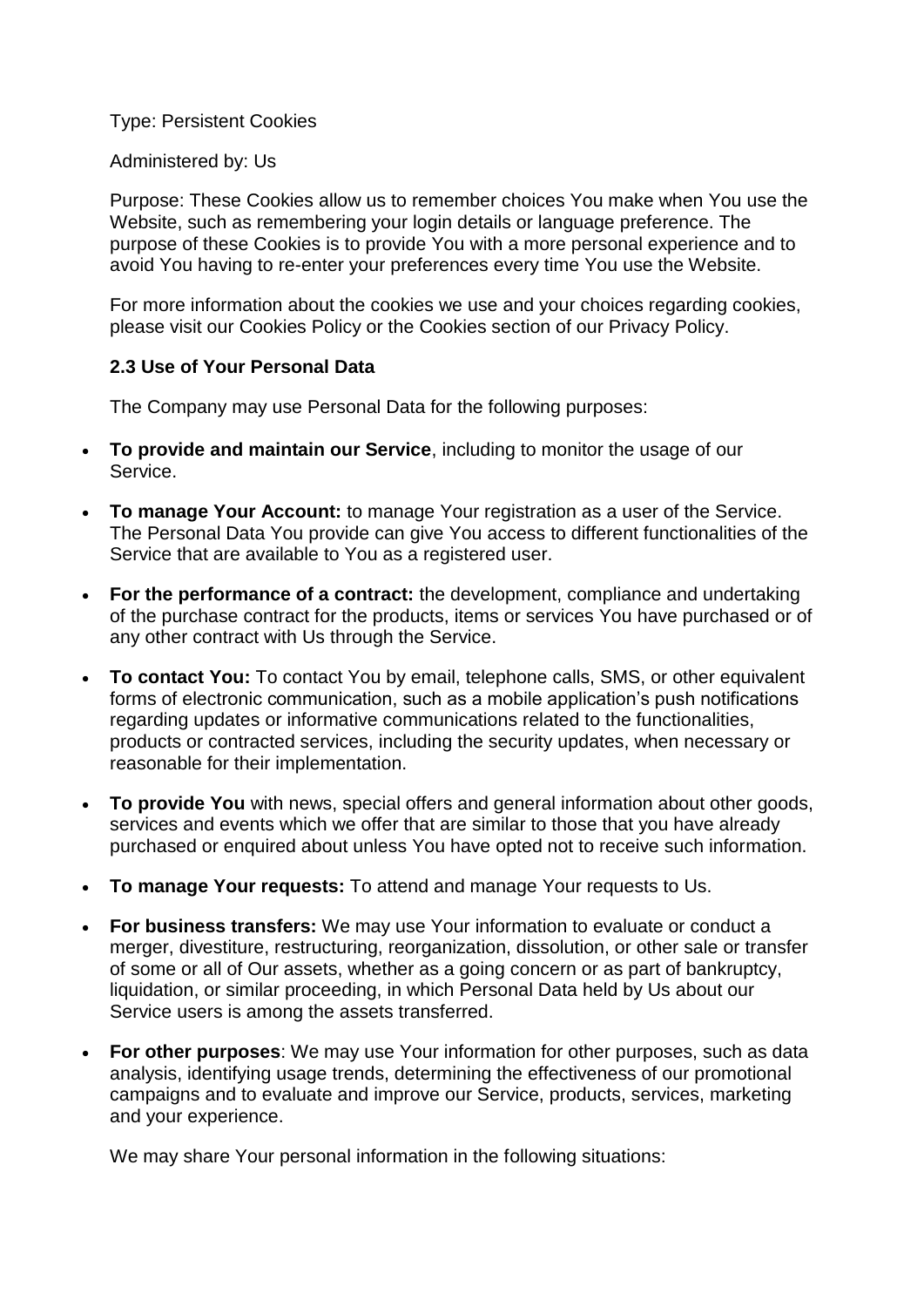- **With Service Providers:** We may share Your personal information with Service Providers to monitor and analyze the use of our Service, to contact You.
- **For business transfers:** We may share or transfer Your personal information in connection with, or during negotiations of, any merger, sale of Company assets, financing, or acquisition of all or a portion of Our business to another company.
- **With Affiliates:** We may share Your information with Our affiliates, in which case we will require those affiliates to honor this Privacy Policy. Affiliates include Our parent company and any other subsidiaries, joint venture partners or other companies that We control or that are under common control with Us.
- **With business partners:** We may share Your information with Our business partners to offer You certain products, services or promotions.
- **With other users:** when You share personal information or otherwise interact in the public areas with other users, such information may be viewed by all users and may be publicly distributed outside.
- **With Your consent**: We may disclose Your personal information for any other purpose with Your consent.

#### **2.4 Retention of Your Personal Data**

The Company will retain Your Personal Data only for as long as is necessary for the purposes set out in this Privacy Policy. We will retain and use Your Personal Data to the extent necessary to comply with our legal obligations (for example, if we are required to retain your data to comply with applicable laws), resolve disputes, and enforce our legal agreements and policies.

The Company will also retain Usage Data for internal analysis purposes. Usage Data is generally retained for a shorter period of time, except when this data is used to strengthen the security or to improve the functionality of Our Service, or We are legally obligated to retain this data for longer time periods.

#### **2.5 Transfer of Your Personal Data**

Your information, including Personal Data, is processed at the Company's operating offices and in any other places where the parties involved in the processing are located. It means that this information may be transferred to — and maintained on computers located outside of Your state, province, country or other governmental jurisdiction where the data protection laws may differ than those from Your jurisdiction.

Your consent to this Privacy Policy followed by Your submission of such information represents Your agreement to that transfer.

The Company will take all steps reasonably necessary to ensure that Your data is treated securely and in accordance with this Privacy Policy and no transfer of Your Personal Data will take place to an organization or a country unless there are adequate controls in place including the security of Your data and other personal information.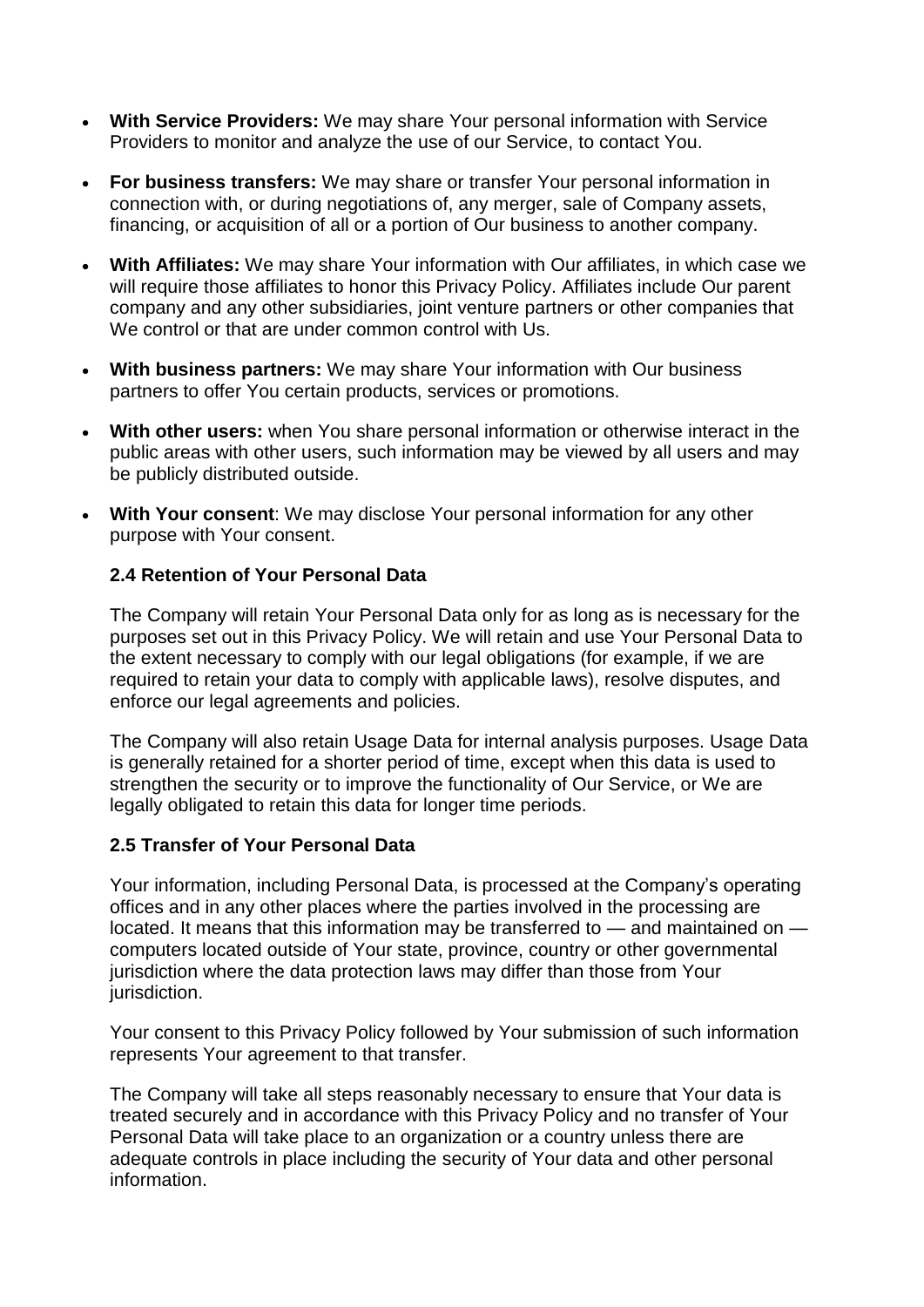# **3.) Disclosure of Your Personal Data**

### **Business Transactions**

If the Company is involved in a merger, acquisition or asset sale, Your Personal Data may be transferred. We will provide notice before Your Personal Data is transferred and becomes subject to a different Privacy Policy.

#### **Law enforcement**

Under certain circumstances, the Company may be required to disclose Your Personal Data if required to do so by law or in response to valid requests by public authorities (e.g. a court or a government agency).

#### **Other legal requirements**

The Company may disclose Your Personal Data in the good faith belief that such action is necessary to:

- Comply with a legal obligation
- Protect and defend the rights or property of the Company
- Prevent or investigate possible wrongdoing in connection with the Service
- Protect the personal safety of Users of the Service or the public
- Protect against legal liability
- $\bullet$

# **4.) Security of Your Personal Data**

The security of Your Personal Data is important to Us, but remember that no method of transmission over the Internet, or method of electronic storage is 100% secure. While We strive to use commercially acceptable means to protect Your Personal Data, We cannot guarantee its absolute security.

# **5.) Children's Privacy**

Our Service does not address anyone under the age of 13. We do not knowingly collect personally identifiable information from anyone under the age of 13. If You are a parent or guardian and You are aware that Your child has provided Us with Personal Data, please contact Us. If We become aware that We have collected Personal Data from anyone under the age of 13 without verification of parental consent, We take steps to remove that information from Our servers.